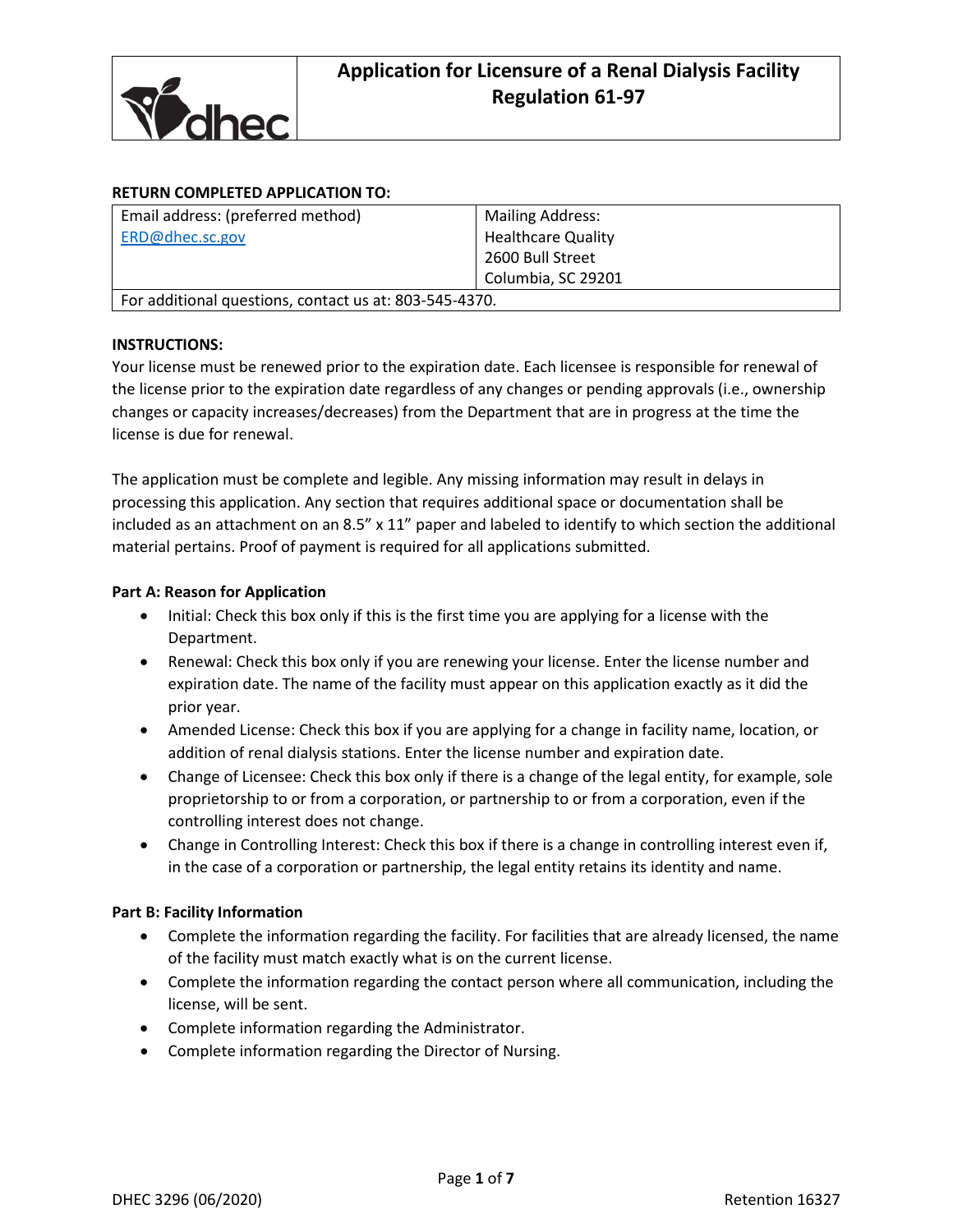

### **Part D: Licensee/Owner Information**

- Renewal and Relocation Applicants do not need to complete this section if they can attest that there is no change in ownership by checking the box.
- Complete the ownership information. (Name of the person(s) or legal entity licensed to operate the business at that site as indicated in Part B. (This can be found on your current license or your documentation from the Secretary of State.)
- Indicate the ownership type.
- Complete the requested information:
	- o For partnerships, you must provide the name of each partner;
	- o For limited liability company (LLC), you must provide the names of members, attach a list with the names and address of the members of the limited liability company;
	- o For a corporation, you must provide the name and title of each corporate officer.
	- o Attach the required documentation on an 8.5" x 11" paper.

#### **Part E: Licensure Changes**

- For an amended license, choose either a, b, or c and complete the appropriate section.
- For change of licensee, new application must be completed and signed by **new** licensee.
- For change of controlling interest, complete the appropriate section.

#### **Part F: Verification**

- The application shall be signed by the following:
	- o If an individual, the owner
	- o If a limited liability company, the head of the limited liability company
	- o If a corporation, two of its officers
	- $\circ$  If governmental unit, the head of the governmental department having jurisdiction
- This page must be notarized

**OFFICE MECHANICS AND FILING:** The original shall be placed in the master file of the activity and maintained there in accordance with the most restrictive retention schedule assigned to this document or other documents contained in the file. The most restrictive retention schedule in the master files is SBH-16327, which requires documents to be kept for six years. Records are then shipped to the Consolidated Storage Center for retention of not less than 24 years before destroying.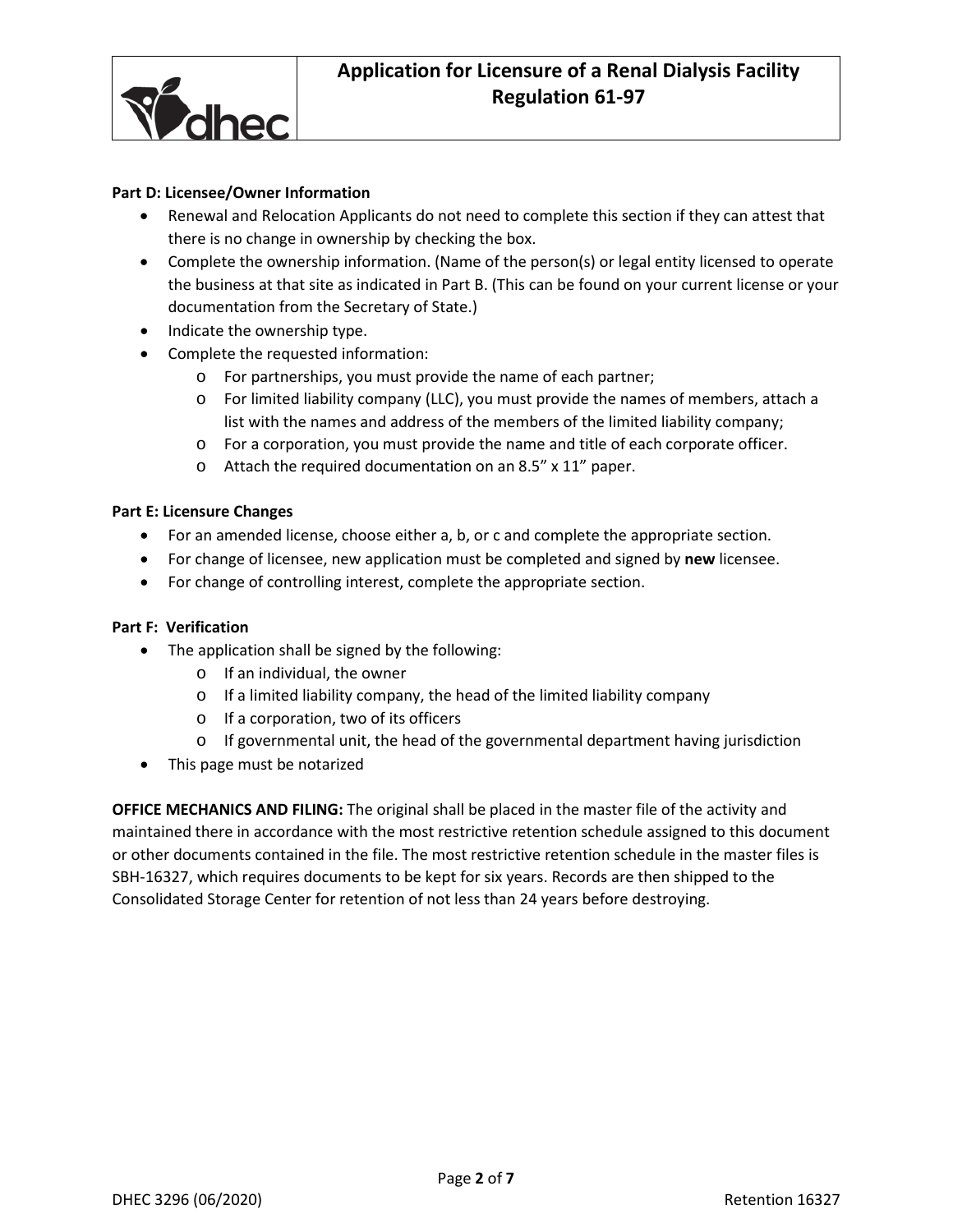

# **Required Documentation**

| <b>Initial</b>                                                                   |  |
|----------------------------------------------------------------------------------|--|
| $\Box$ Completed application                                                     |  |
| $\Box$ Proof of ownership of real property on which the facility is located or   |  |
| lease agreement allowing the Licensee to occupy the real property on             |  |
| which the facility is located                                                    |  |
| $\Box$ Verification of Administrator's qualifications                            |  |
| $\Box$ Licensing Fee: \$200 for the first ten (10) Stations and \$20.00 for each |  |
| additional station                                                               |  |
| Renewal                                                                          |  |
| $\Box$ Completed application                                                     |  |
| $\Box$ Licensing Fee: \$200 for the first ten (10) Stations and \$20.00 for each |  |
| additional station                                                               |  |
| <b>Amended License</b>                                                           |  |
| Addition of renal dialysis stations                                              |  |
| $\Box$ Completed application                                                     |  |
| $\Box$ Licensing fee: \$200 for the first ten (10) Stations and \$20.00 for      |  |
| each additional station                                                          |  |
| Decrease of renal dialysis stations                                              |  |
| $\Box$ Completed application                                                     |  |
| Change of facility location                                                      |  |
| $\Box$ Completed application                                                     |  |
| Change in facility name                                                          |  |
| $\Box$ Completed application                                                     |  |
| <b>Change of Licensee</b>                                                        |  |
| Completed application (signed and completed by new owner)                        |  |
| <b>Change in Controlling interest</b>                                            |  |
| $\Box$ Completed application                                                     |  |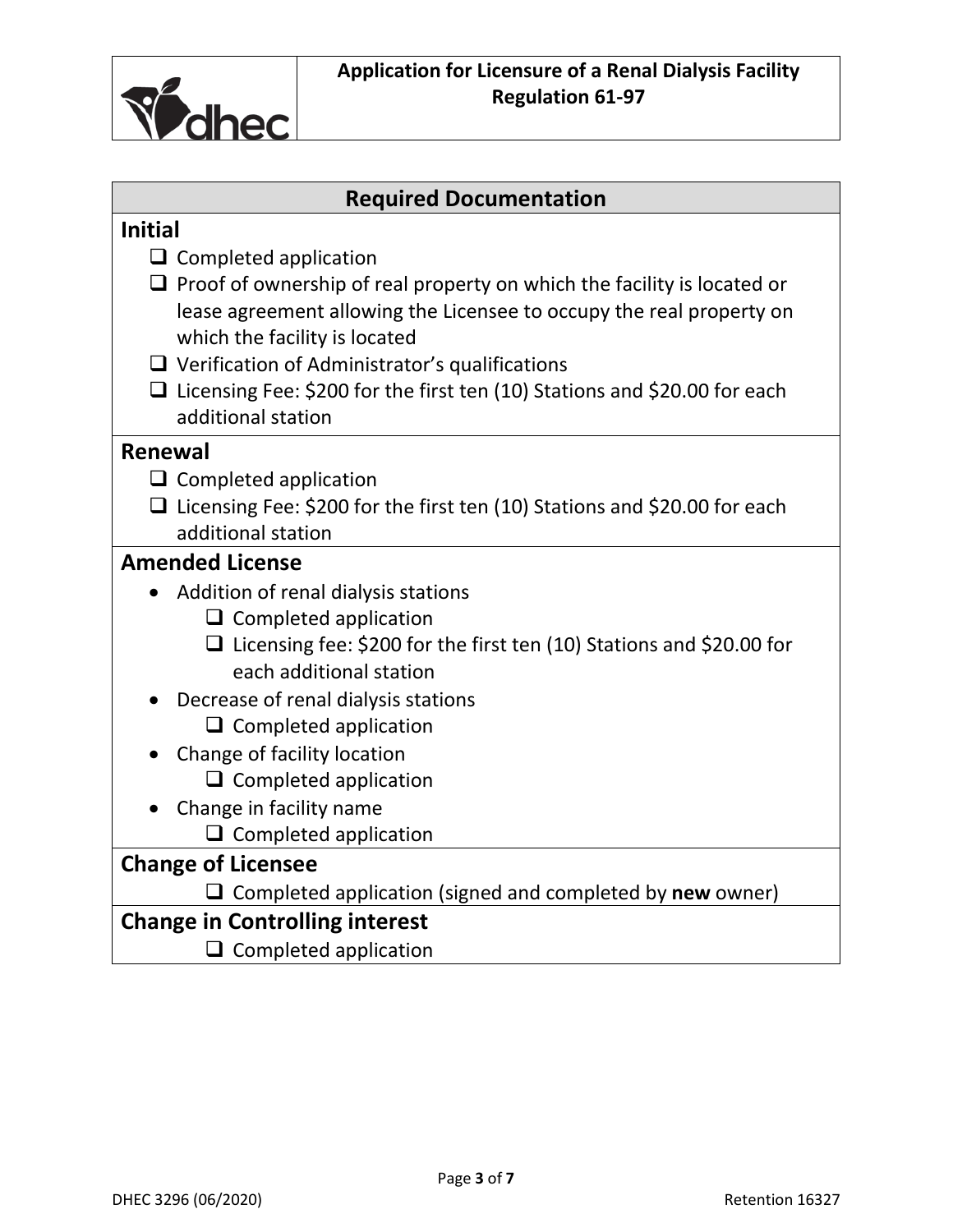

| <b>Part A: Reason for the Application</b> |                                  |                                 |                                                                                 |                                                 |
|-------------------------------------------|----------------------------------|---------------------------------|---------------------------------------------------------------------------------|-------------------------------------------------|
| Initial<br>П                              | $\square$ Renewal                | $\Box$ Amended                  | $\Box$ Change of<br>Licensee                                                    | $\Box$ Change in<br><b>Controlling Interest</b> |
|                                           | License #<br>Exp. Date           | License #<br>Exp. Date          | License #<br>Exp. Date                                                          | License #<br>Exp. Date                          |
|                                           | Complete Sections B,<br>C, and E | Complete Sections B,<br>D and E | A new application<br>must be<br>completed and<br>signed by the new<br>licensee. | <b>Complete Sections</b><br>B, and D            |

| <b>Part B: Facility Information</b>                                                                                    |        |                |                               |                                                                                                             |
|------------------------------------------------------------------------------------------------------------------------|--------|----------------|-------------------------------|-------------------------------------------------------------------------------------------------------------|
| <b>Facility Name:</b>                                                                                                  |        |                |                               |                                                                                                             |
| <b>Physical Address:</b>                                                                                               |        |                |                               |                                                                                                             |
| City:                                                                                                                  | State: |                | Zip:                          | County:                                                                                                     |
| Telephone Number:                                                                                                      |        |                | <b>Fax Number:</b>            |                                                                                                             |
| Number of Chronic                                                                                                      |        | Number of Home |                               | <b>Number of Peritoneal</b>                                                                                 |
| <b>Hemodialysis Stations:</b>                                                                                          |        |                | <b>Hemodialysis Stations:</b> | Stations:                                                                                                   |
| <b>Contact Person and Correspondence Mailing Address</b><br>correspondence, including the License, shall be received.) |        |                |                               | (Name of the person who can make licensure/operation decisions about the facility and the address where ALL |
| Name:                                                                                                                  |        |                | Title:                        |                                                                                                             |
| Address:                                                                                                               |        |                |                               |                                                                                                             |
| City:                                                                                                                  |        | State:         |                               | Zip:                                                                                                        |
| Email:                                                                                                                 |        |                |                               |                                                                                                             |
| Telephone Number:                                                                                                      |        | Fax Number:    |                               |                                                                                                             |
| <b>Qualified Administrator</b>                                                                                         |        |                |                               |                                                                                                             |
| Name:                                                                                                                  |        |                |                               |                                                                                                             |
| Email:                                                                                                                 |        |                |                               |                                                                                                             |
| <b>Telephone Number:</b>                                                                                               |        |                | Fax Number:                   |                                                                                                             |
| <b>Director of Nursing</b>                                                                                             |        |                |                               |                                                                                                             |
| Name:                                                                                                                  |        |                |                               |                                                                                                             |
| Email:                                                                                                                 |        |                |                               |                                                                                                             |
| Telephone Number:                                                                                                      |        |                | Fax Number:                   |                                                                                                             |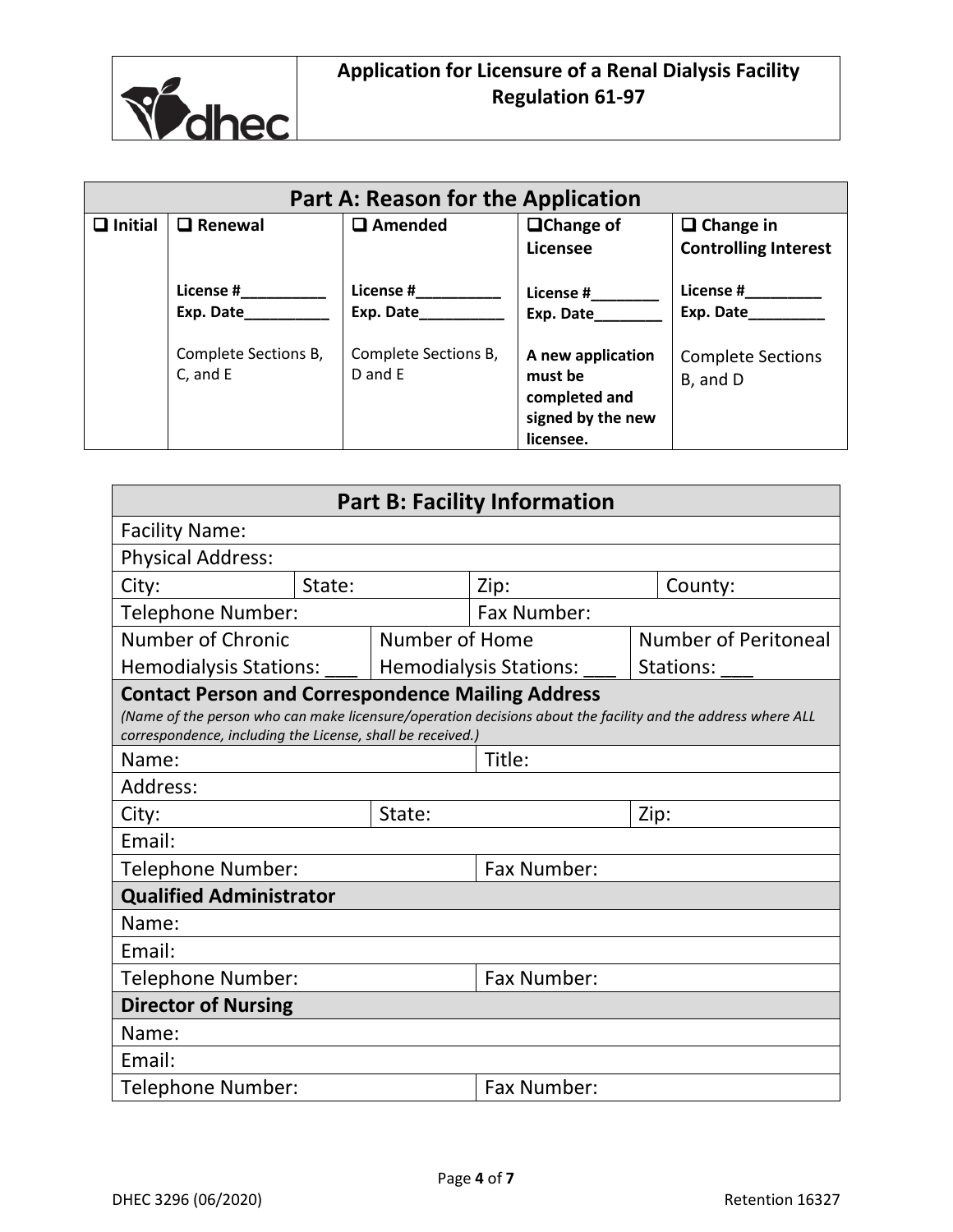

| <b>Part C: Licensee/Owner Information</b>                                                                |                       |             |                                                                                    |  |
|----------------------------------------------------------------------------------------------------------|-----------------------|-------------|------------------------------------------------------------------------------------|--|
| <b>Renewal and Relocation Applications Only:</b>                                                         |                       |             |                                                                                    |  |
| $\Box$ By checking this box, I attest that there is no change in ownership from my previous application. |                       |             |                                                                                    |  |
| Licensee Name:                                                                                           |                       |             |                                                                                    |  |
| Address:                                                                                                 |                       |             |                                                                                    |  |
| City:                                                                                                    | State:                |             | Zip:                                                                               |  |
| Telephone Number:                                                                                        |                       | Fax Number: |                                                                                    |  |
| <b>Ownership Type:</b>                                                                                   |                       |             |                                                                                    |  |
| $\Box$ Sole Proprietorship                                                                               |                       |             |                                                                                    |  |
| $\Box$ Partnership                                                                                       |                       |             |                                                                                    |  |
| $\Box$ Limited Partnership                                                                               |                       |             |                                                                                    |  |
| $\Box$ Corporation                                                                                       |                       |             |                                                                                    |  |
| $\Box$ Limited Liability (LLC)                                                                           |                       |             |                                                                                    |  |
| $\Box$ Government                                                                                        |                       |             |                                                                                    |  |
| $\Box$ Other                                                                                             |                       |             |                                                                                    |  |
| <b>Licensee or Owner Documents Required:</b>                                                             |                       |             |                                                                                    |  |
| 1. Secretary of State Documentation, if applicable                                                       |                       |             |                                                                                    |  |
| $\Box$ Attached $\Box$ Not Applicable                                                                    |                       |             |                                                                                    |  |
| 2. If the licensee is a corporation or partnership, attach a list identifying all                        |                       |             |                                                                                    |  |
| officers.                                                                                                |                       |             |                                                                                    |  |
| $\Box$ Attached                                                                                          | $\Box$ Not applicable |             |                                                                                    |  |
| 3. If the licensee or owner is a corporation or partnership, attach a list with                          |                       |             |                                                                                    |  |
| the name, address, and percentage of all owners that possess 5% or more                                  |                       |             |                                                                                    |  |
| ownership of the company or partnership.                                                                 |                       |             |                                                                                    |  |
| $\Box$ Attached                                                                                          | $\Box$ Not applicable |             |                                                                                    |  |
|                                                                                                          |                       |             | 4. If any person or other legal entity can claim liabilities of the licensee or of |  |
| the facility or service for which this license is requested, attach a list                               |                       |             |                                                                                    |  |
| identifying the name, address, percent and type of claim.                                                |                       |             |                                                                                    |  |
| $\Box$ Attached                                                                                          | $\Box$ Not applicable |             |                                                                                    |  |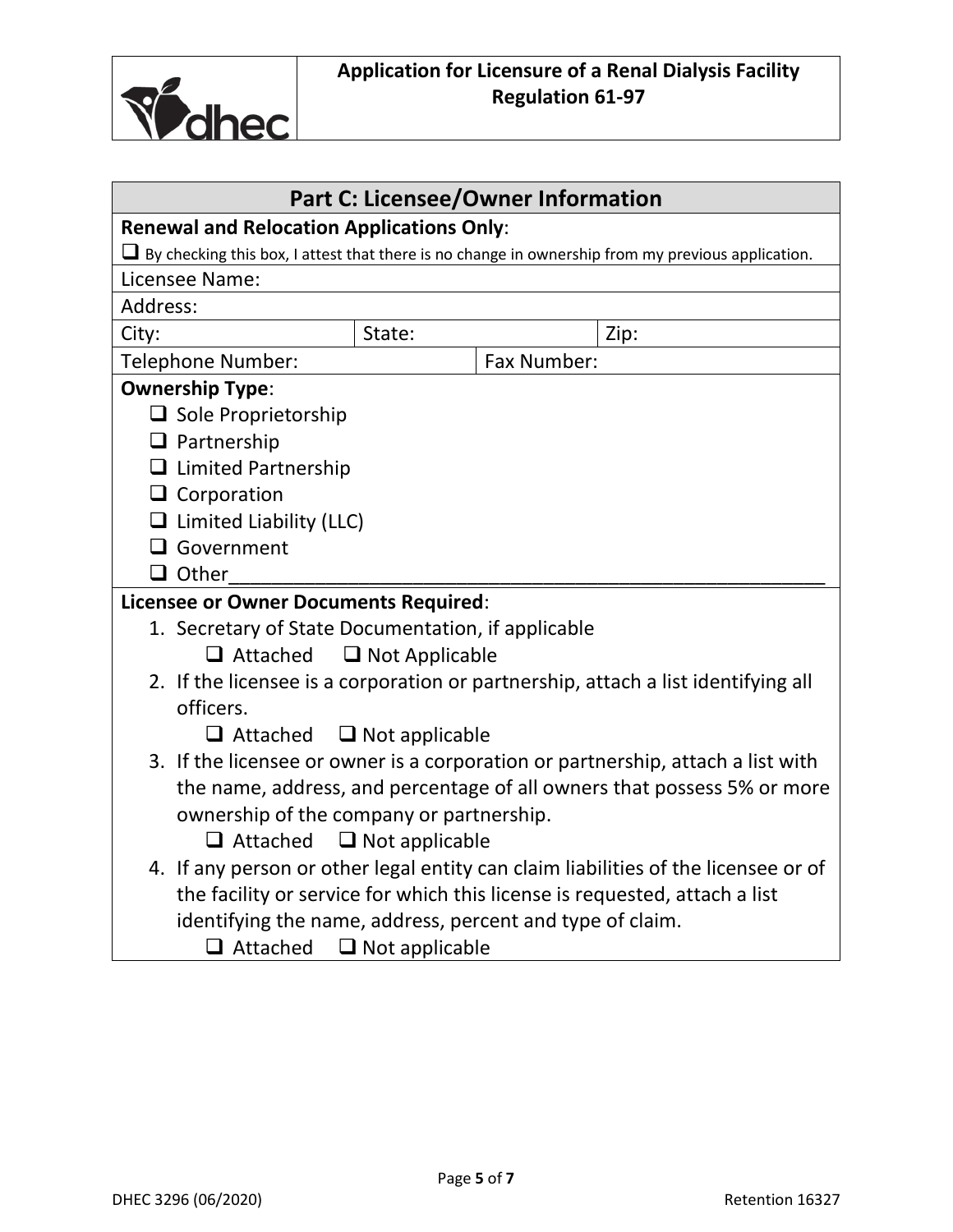

| <b>Part D: Request for Amended License</b>             |        |                                       |                                                                   |         |
|--------------------------------------------------------|--------|---------------------------------------|-------------------------------------------------------------------|---------|
| 1. Amended License                                     |        | 2. Change in Controlling Interest     |                                                                   |         |
| a. □ Change in Facility Name                           |        |                                       |                                                                   |         |
| b. $\Box$ Change of Facility Location                  |        |                                       | $\Box$ Check here to attest that                                  |         |
| c. $\Box$ Addition of Renal Dialysis stations          |        |                                       | nothing else has changed                                          |         |
| <b>Section 1a: Change in Facility Name:</b>            |        |                                       |                                                                   |         |
| <b>New Facility Name:</b>                              |        |                                       |                                                                   |         |
| <b>Section 1b: Change in Facility Location</b>         |        |                                       |                                                                   |         |
| <b>New Facility Address:</b>                           |        |                                       |                                                                   |         |
| City:                                                  | State: |                                       | Zip:                                                              | County: |
| <b>Telephone Number:</b>                               |        |                                       | Fax Number:                                                       |         |
| <b>Section 1c: Addition of Renal Dialysis stations</b> |        |                                       |                                                                   |         |
| <b>Chronic Hemodialysis Stations</b>                   |        |                                       | $\Box$ Increase from _____ to _____                               |         |
|                                                        |        |                                       | $\Box$ Decrease from $\Box$ to $\Box$                             |         |
|                                                        |        |                                       |                                                                   |         |
| <b>Home Hemodialysis Training Stations</b>             |        | $\Box$ Increase from _____ to _____   |                                                                   |         |
|                                                        |        | $\Box$ Decrease from $\Box$ to $\Box$ |                                                                   |         |
|                                                        |        |                                       |                                                                   |         |
| <b>Peritoneal Stations</b>                             |        |                                       | $\Box$ Increase from _____ to _____                               |         |
|                                                        |        |                                       | $\Box$ Decrease from $\rule{1em}{0.15mm}$ to $\rule{1em}{0.15mm}$ |         |
|                                                        |        |                                       |                                                                   |         |
| <b>Section 2: Change in Controlling Interest</b>       |        |                                       |                                                                   |         |
| Current:                                               |        | New:                                  |                                                                   |         |
|                                                        |        |                                       |                                                                   |         |
|                                                        |        |                                       |                                                                   |         |